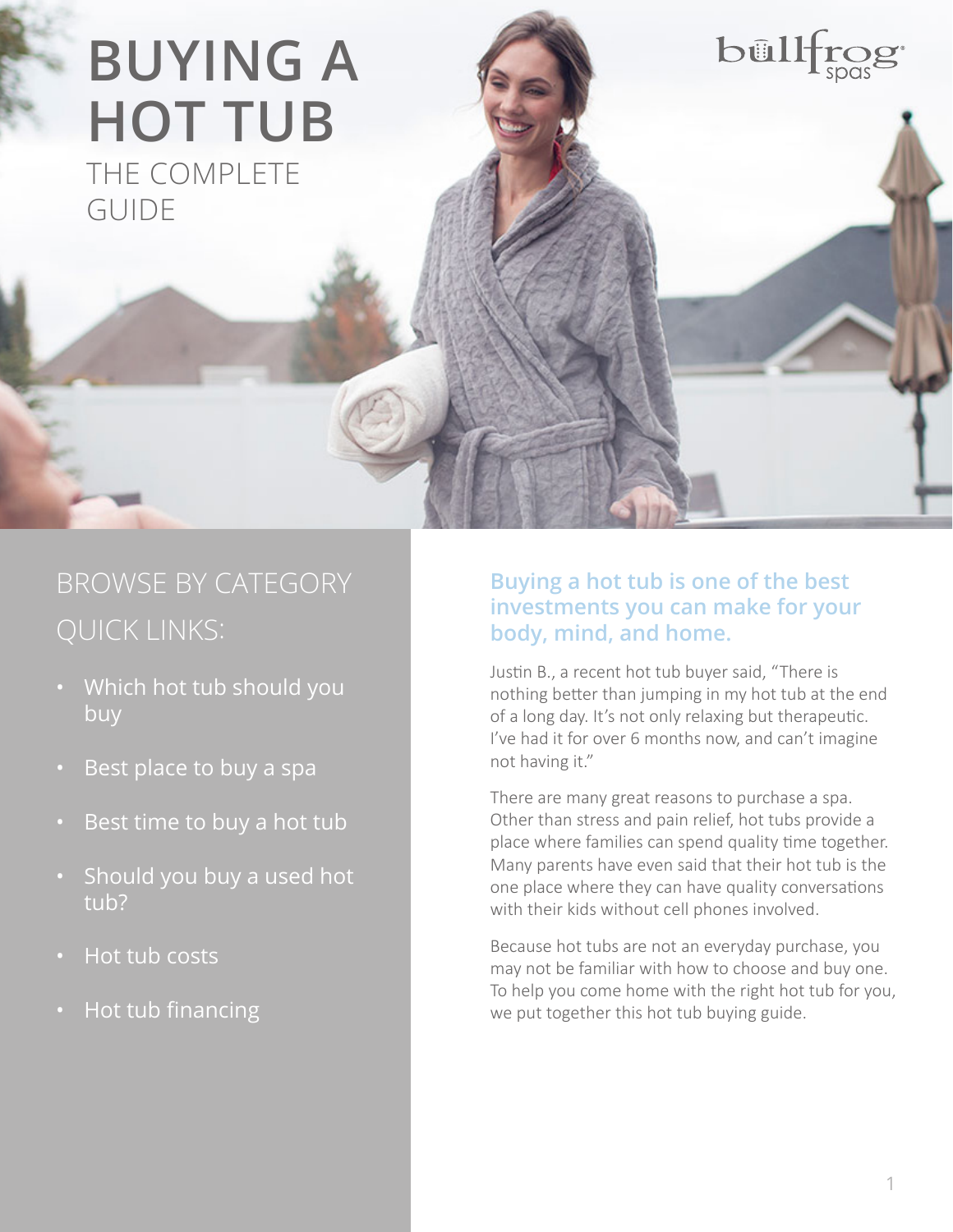

# <span id="page-1-0"></span>WHICH HOT TUB SHOULD YOU BUY

The hot tub that is right for you depends on several factors. Because hot tubs have varying sizes, features, and prices, it can take time to find your perfect spa.

Consider the important questions below. As you think about what matters most to you in a hot tub, you'll be able to narrow down your spa search to just a

#### How many people will be using your spa?

Some people want their hot tub to be the place where their family and friends can come together and enjoy one another's company. Others want their spa to be a place where they can escape and unwind. Look for a spa that will fit the number of people that you want using it.

Bullfrog Spas also provides reliable, sturdy construction and simple water care systems to make your spa easy to maintain.

### What are your therapy needs?



Premium hot tubs are made with powerful, therapeutic jets. These jets are strategically placed to relieve back, neck, shoulder, or leg pain. If you have a specific muscle needing therapeutic relief, make sure you get a spa with jets that target that muscle.maintain.

#### What additional features are you interested in?

Other than jets, many hot tubs come with optional features such as simple water care systems, in-spa audio, and remote spa operation. These are designed to enhance your spa experience and make taking care of it easier.

It's a good idea to decide what features you want before buying, so you don't get anything you don't need or miss out on something you do.

#### How often do you plan on using your spa?

The more you plan on using your hot tub, the higher quality you will want it to be. A poorly made hot tub will wear out quickly with frequent use. You should also look for energy-efficient models that will keep your energy bill low even with using your hot tub daily.

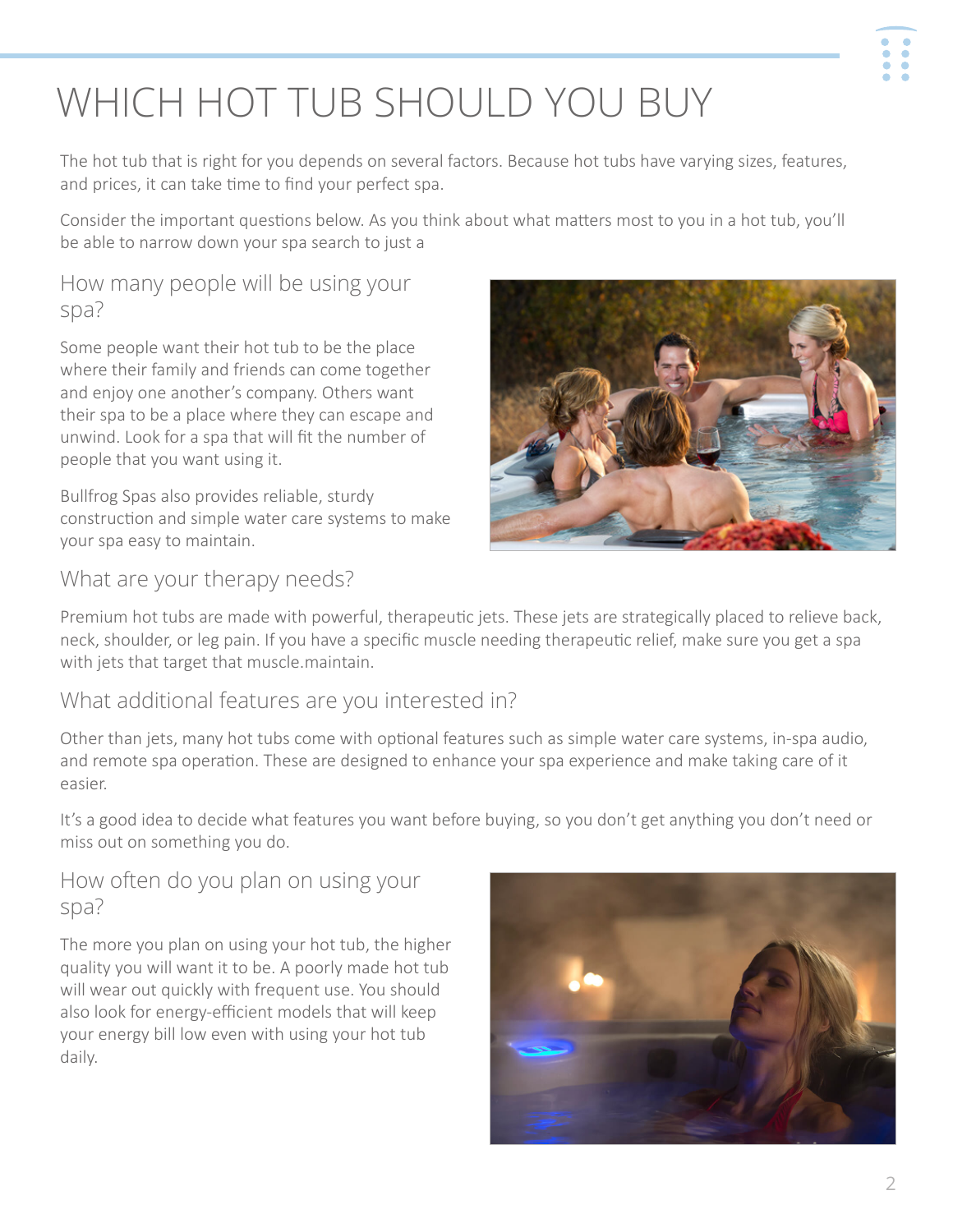

#### <span id="page-2-0"></span>How long do you plan on owning your spa?

If you plan on using your spa for 10+ years, spending a little extra money upfront to get a high-quality spa can save you thousands of dollars in the long run. A cheap model could need several repairs and would likely need to be replaced several times over a 10-15 year period.

 Tim M., a hot tub owner, said: "I love my Bullfrog Spa. It's 9 years old and looks and works like new. My friends went with other brands, and after 4 years, they ended up in the landfill."

Look for a reliable, well-built spa when purchasing if you hope to take advantage of its benefits for a long time.

## BEST PLACE TO BUY A SPA

There are generally 3 places you can buy a hot tub: your local spa dealer, online, or a big box store.

#### Dealer

Your local spa dealer is the best place to buy a spa. They offer a wide selection of spa brands and models so you can get a feel for all your options. Most dealers even offer test spas so you can see what you like before buying.

In addition, a dealer's expertise is extremely important after you buy. They can teach you how to care for and maintain your spa and will provide any maintenance and warranty services you need.

#### Online

Getting a spa online is usually the least expensive option up front, but comes at a big risk. Online spa purchases are usually left on your driveway and you are expected to install them yourself or pay someone else to install it for you.

Another problem is that most online retailers don't have local service people to help you clean, maintain, and care for your new spa purchase.

Do lots of research on a spa you find online before purchasing to make sure you get adequate delivery, installation, and service help.

#### Big Box Store

Box stores like Home Depot and Walmart sell a small selection of hot tubs. However, these generally aren't the highest quality hot tubs and don't have the best therapy options. Also, the salespeople generally have less product expertise because they sell so many other products and will have a harder time making sure you get the right spa for you.

On occasion, these box stores do sell very high-quality hot tub brands that you can trust. In these cases, local hot tub manufacturers or dealers place their products in these stores in addition to their dealerships and offer full service, installation, and delivery.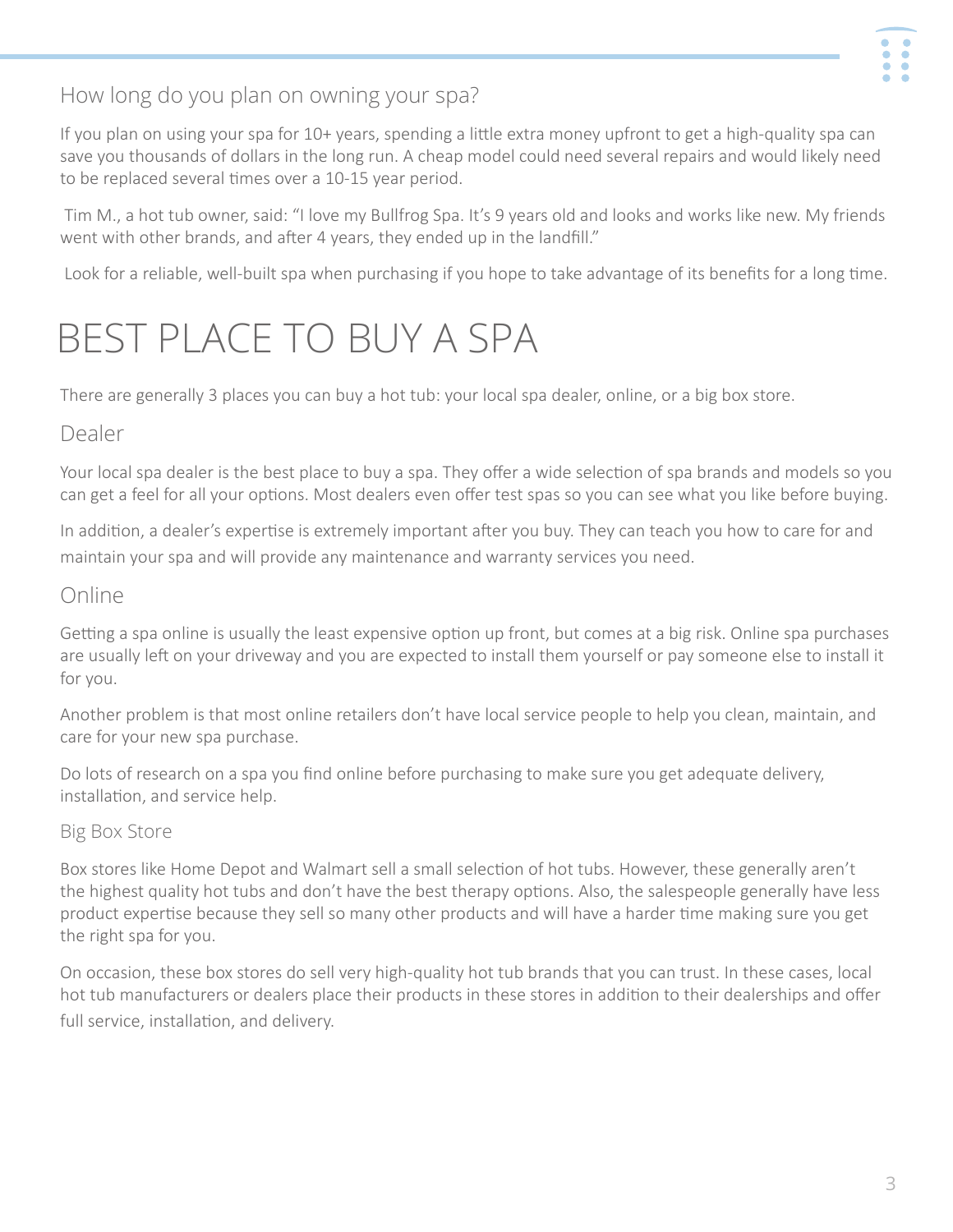<span id="page-3-0"></span>Again, do your research on a spa brand you find in a box store before purchasing to make sure it is onethat will last.

#### Shows & Fairs

Other places you might find hot tubs for sale are at a home show, a county fair, or a parking lot sale.

Just like the big box stores, you need to be careful and research the hot tub brand before buying from one of these events. If the spas are being placed at these events by local manufacturers or dealers, then it may be a great way to save a little money on a quality spa.

In addition, many traveling spa shows come to town offering cheap products. They advertise "once in a lifetime prices" and other unbelievable deals. Unfortunately, these are often dishonest businesses that are looking to make quick sales and then leave to the next city without offering support or warranty. Think twice before buying your hot tub from one of these events.

# BEST TIME TO BUY A HOT TUB

Most people are aware that you can get great deals on cars by purchasing at certain times of the year or month. But what about hot tubs? Is there a best time of year to buy a spa?

Yes. In fact, there are many great times during the year to buy a spa.

Here are a few times to look for discounts on a spa:

- During the end and beginning of a new year when dealers are trying to clear space for new inventory and models
- Around seasonal holidays when manufacturers offer special sales promotions (Memorial Day and Labor Day are known to offer some of the best deals)
- Around normally slower months such as February or October when dealers are more willing to offer discounts

You should also consider the best times for your situation. These might be:

- Spring when you are already improving or landscaping your yard
- Summer when you are planning backyard parties and events
- Fall so you can get it installed in time for cold weather
- Winter  $-$  as part of your Christmas or other holiday gifts

No matter your situation or timeline, you should be able to buy and enjoy a hot tub during any time of the year.



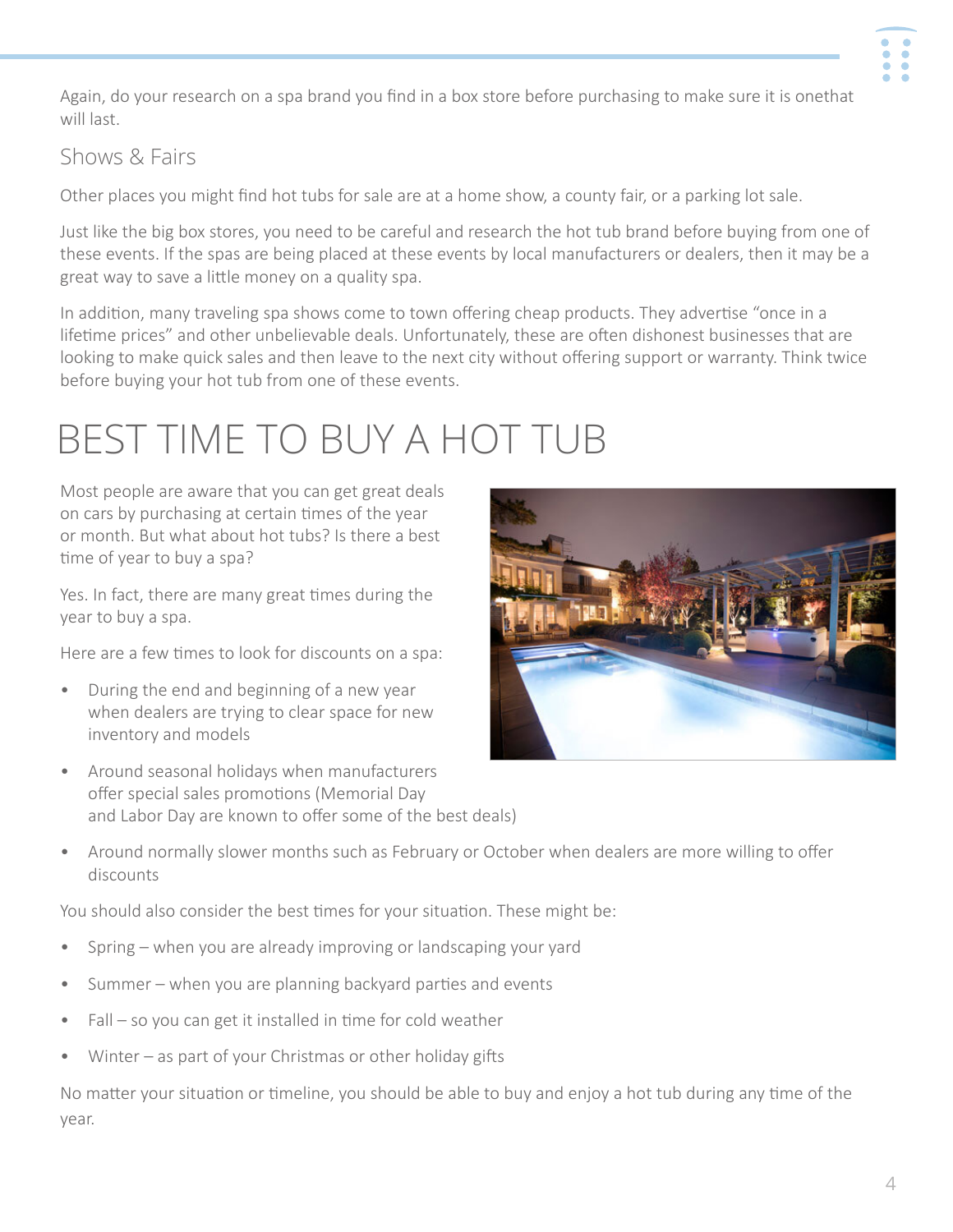

# <span id="page-4-0"></span>SHOULD YOU BUY A USED HOT TUB?

Buying anything that's used can be risky. But we all do it sometimes. We're enticed by the lower prices, hoping that we'll be lucky and that the used product will work as well as a new one. Like most questions in this world, the answer to "should I buy a used hot tub" is: it depends.

However, you'll find that generally it's a bad idea and you shouldn't do it.

When considering a used hot tub, think about why the person is selling it in the first place. Was it not as high quality as they were hoping? Is it getting old and they need a new, better one? Has it had technical and warranty issues?



If the answer to any of those questions is "yes", then you probably want to look elsewhere. Although one man's trash can be another man's treasure, an old, used hot tub isn't the treasure you are looking for. A new hot tub, on the other hand, can be customized to fit your exact needs. You'll be able to find the right size for your family, the perfect colors to match your landscape, and, if you get a Bullfrog Spa, the correct JetPak massages to target your aches and pains.

They also come with warranties, better features, and professional delivery and installation.

### HOT TUB COSTS

Hot tub prices are set locally by independently owned spa dealers. This allows hot tub dealers to take into account shipping costs from the manufacturer as well as run local discounts and sales not sponsored by the manufacturer.

Hot Tub Pricing Tiers

Although hot tubs may cost slightly different depending on where you live, you can generally expect hot tubs to fall into these 4 tiers.

LUXURY TIER – \$13,000 to \$18,000

These hot tubs are the absolute best. They are fullyfeatured, high-quality, and efficient.

HIGH TIER – \$9,000 to \$12,000

These hot tubs are also very well-built and therapeutic but generally offer fewer features than the top models.